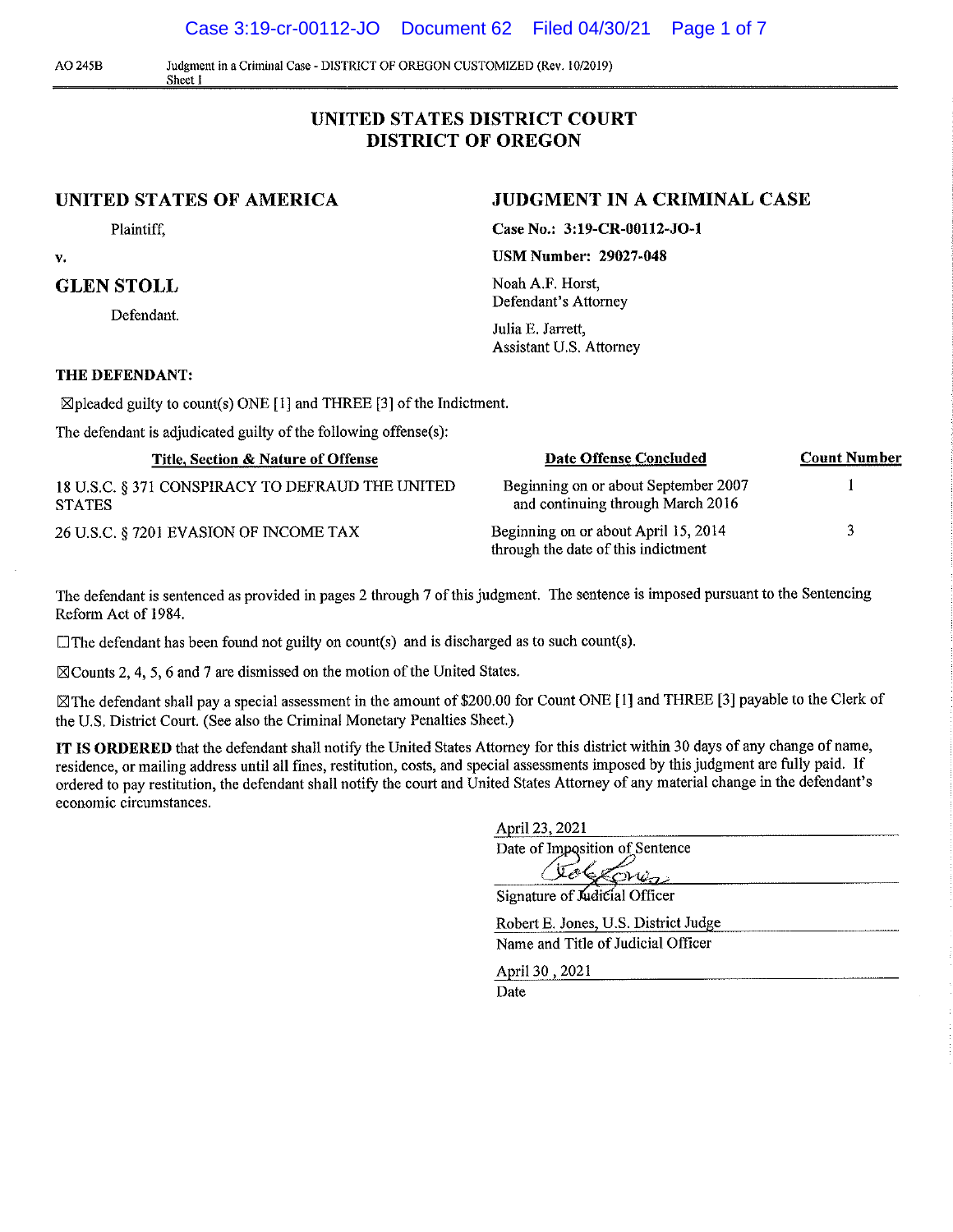Case 3:19-cr-00112-JO Document 62 Filed 04/30/21 Page 2 of 7

**AO 245B Judgment in a Criminal Case - DISTRICT OF OREGON CUSTOMIZED (Rev. 10/2019)** 

**Sheet 4 - Probation**  DEFENDANT: GLEN STOLL CASE NUMBER: 3:19-CR-00112-JO-1

**Judgment-Page 2 of7** 

### **PROBATION**

The defendant is hereby sentenced to probation for a term of **three 13) years.** 

#### **MANDATORY CONDITIONS**

- **1.** You must not commit another federal, state or local crime.
- **2.** You must not unlawfully possess a controlled substance.
- **3.** You must refrain from any unlawful use of a controlled substance. You must submit to one drug test within 15 days of release from imprisonment and at least two periodic drug tests thereafter, as determined by the court.
	- The above drug testing condition is suspended, based on the court's determination that you pose a low risk of future substance abuse. *(check* if *applicable)*
- **4.** 0 You must make restitution in accordance with 18 U.S.C. §§ 2248, 2259, 2264, 2327, 3663, 3663A, and 3664. *(check* if *applicable)*
- **5.** 0 You must cooperate in the collection of DNA as directed by the probation officer. *(check* if *applicable)*
- **6.** D You must comply with the requirements of the Sex Offender Registration and Notification Act (34 U.S.C. § 20901, *et seq.)* as directed by the probation officer, the Bureau of Prisons, or any state sex offender registration agency in which you reside, work, are a student, or were convicted of a qualifying offense. *(check* if *applicable)*
- 7. D You must participate in an approved program for domestic violence. *(check* if *applicable)*
- **8.** You must pay the assessment imposed in accordance with 18 U.S.C. § 3013.
- **9.** If this judgment imposes a fine, you must pay in accordance with the Schedule of Payments sheet of this judgment.
- **10.** You must notify the court of any material change in your economic circumstances that might affect your ability to pay **restitution, fines, or special assessments.**

You must comply with the standard conditions that have been adopted by this court as well as with any other conditions on the attached page.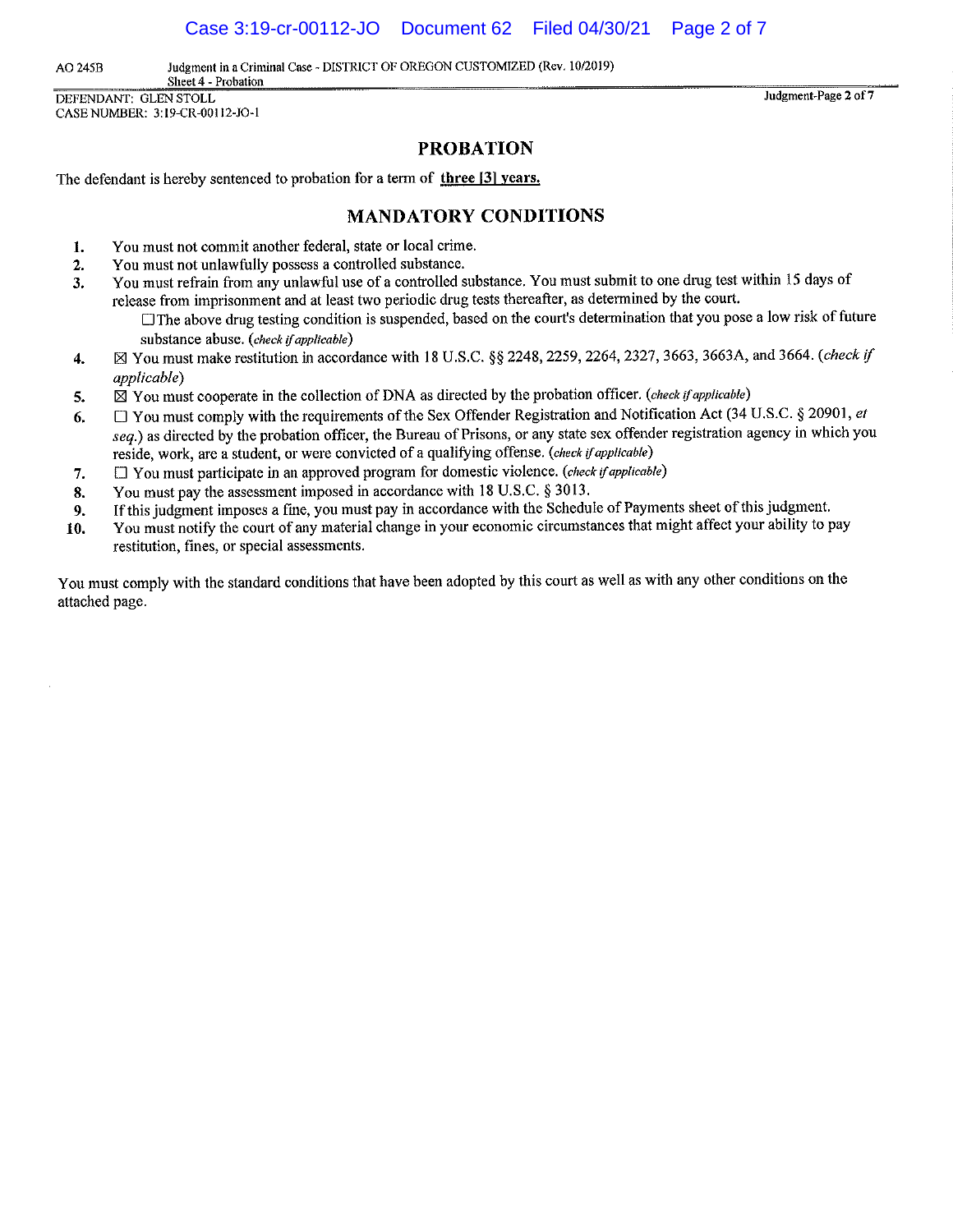AO 245B Judgment in a Criminal Case - DISTRICT OF OREGON CUSTOMIZED (Rev. 10/2019)

**Sheet 4A - Probation**  DEFENDANT: GLEN STOLL CASE NUMBER: 3:19-CR-00112-JO-l

**Judgment-Page 3 of7** 

## **STANDARD CONDITIONS OF SUPERVISION**

As part of your supervised release, you must comply with the following standard conditions of supervision. These conditions are imposed because they establish the basic expectations for your behavior while on supervision and identify the minimum tools needed by probation officers to keep informed, report to the court about, and bring about improvements in your conduct and condition.

- **1.** You must report to the probation office in the federal judicial district where you are authorized to reside within 72 hours of the time you were sentenced, unless the probation officer instructs you to report to a different probation office or within a different time frame.
- **2.** After initially reporting to the probation office, you will receive instructions from the court or the probation officer about how and when you must report to the probation officer, and you must report to the probation officer as instructed.
- **3.** You must not knowingly leave the federal judicial district where you are authorized to reside without first getting permission from the court or the probation officer.
- **4.** You must answer truthfully the questions asked by your probation officer.
- **5.** You must live at a place approved by the probation officer. If you plan to change where you live or anything about your living arrangements (such as the people you live with), you must notify the probation officer at least 10 days before the change. If notifying the probation officer in advance is not possible due to unanticipated circumstances, you must notify the probation officer within 72 hours of becoming aware of a change or expected change.
- **6.** You must allow the probation officer to visit you at any time at your home or elsewhere, and you must permit the probation officer to take any items prohibited by the conditions of your supervision that he or she observes in plain view.
- 7. You must work full time (at least 30 hours per week) at a lawful type of employment, unless the probation officer excuses you from doing so. If you do not have full-time employment you must try to find full-time employment, unless the probation officer excuses you from doing so. If you plan to change where you work or anything about your work (such as your position or your job responsibilities), you must notify the probation officer at least 10 days before the change. If notifying the probation officer at least IO days in advance is not possible due to unanticipated circumstances, you must notify the probation officer within 72 hours of becoming aware of a change or expected change.
- **8.** You must not communicate or interact with someone you know is engaged in criminal activity. If you know someone has been convicted of a felony, you must not knowingly communicate or interact with that person without first getting the permission of the probation officer.
- **9.** If you are arrested or questioned by a law enforcement officer, you must notify the probation officer within 72 hours.
- **10. You must not own, possess, or have access to a firearm, ammunition, destructive device, or dangerous weapon (i.e., anything**  that was designed, or was modified for, the specific purpose of causing bodily injury or death to another person such as nunchakus or tasers).
- **11.** You must not act or make any agreement with a law enforcement agency to act as a confidential human source or informant without first getting the permission of the court.
- **12.** If the probation officer determines that you pose a risk to another person (including an organization), the probation officer may require you to notify the person about the risk and you must comply with that instruction. The probation officer may contact the person and confinn that you have notified the person about the risk.
- **13.** You must follow the instructions of the probation officer related to the conditions of supervision.

# **U.S. Probation Office Use Only**

A U.S. probation officer has instructed me on the conditions specified by the court and has provided me with a written copy of this judgment containing these conditions. For further information regarding these conditions, see *Overview of Probation and Supervised Release Conditions, available at: www.uscourts.gov.* 

Defendant's Signature \_\_\_\_\_\_\_\_\_\_\_\_\_\_\_\_\_\_\_\_\_ \_ Date \_\_\_\_\_\_\_\_\_\_ \_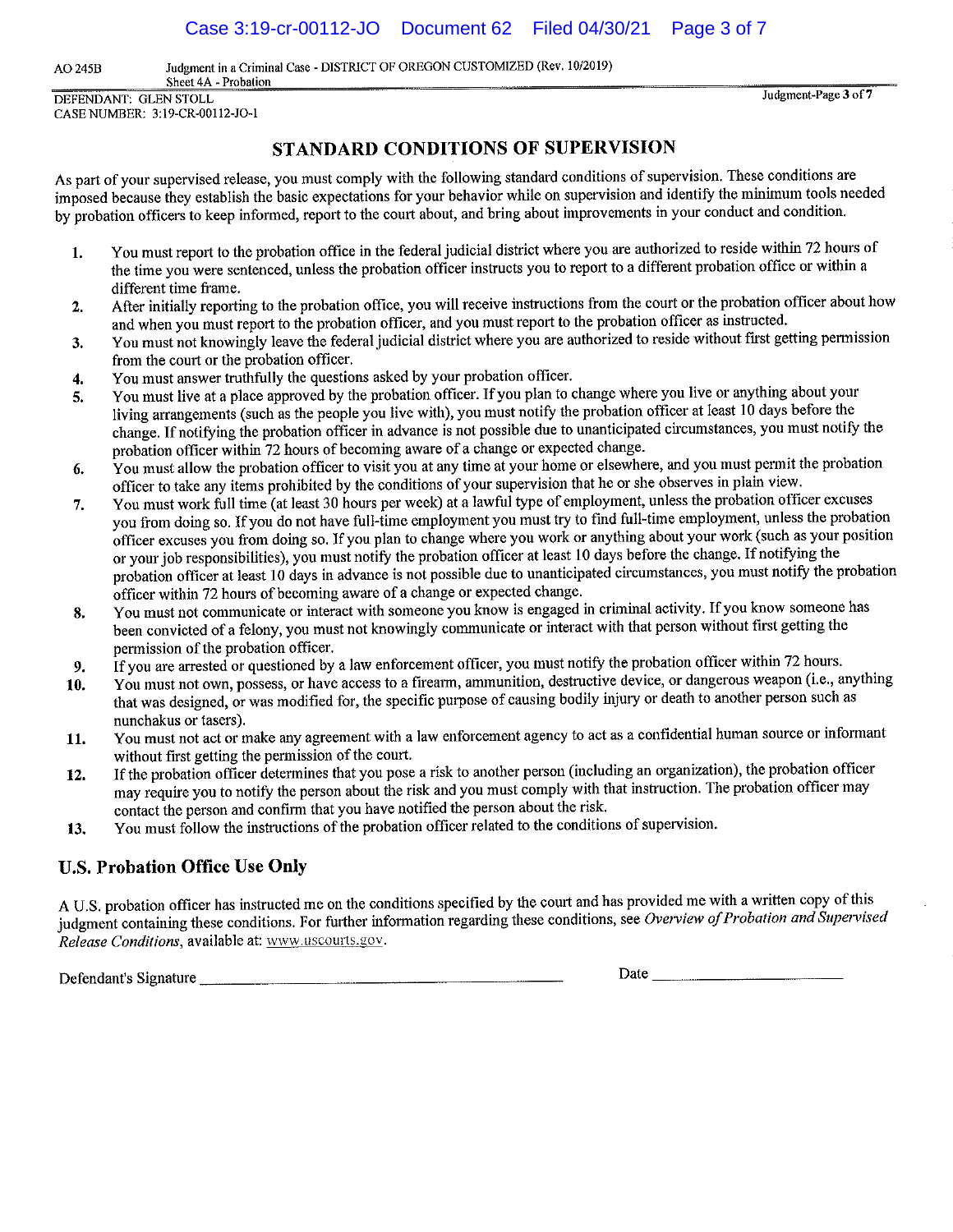AO 245B Judgment in a Criminal Case - DISTRICT OF OREGON CUSTOMIZED (Rev. 10/2019) **Sheet 4D - Probation** 

DEFENDANT: GLEN STOLL CASE NUMBER: 3:19-CR-00112-JO-1

Judgment-Page 4 of 7

# **SPECIAL CONDITIONS OF SUPERVISION**

- 1. You must submit your person, property, house, residence, vehicle, papers, or office, to a search conducted by a United States probation officer. Failure to submit to a search may be grounds for revocation of release. You must warn any other occupants that the premises may be subject to searches pursuant to this condition. The probation officer may conduct a search under this condition only when reasonable suspicion exists that you have violated a condition of supervision and that the areas to be searched contain evidence of this violation. Any search must be conducted at a reasonable time and in a reasonable manner.
- 2. You must file true and accurate income tax returns to the Internal Revenue Service by the 15th of April each year, and you must submit a copy of that tax return to the probation officer as directed.
- 3. You must not work in any type of employment (including, but not limited to self-employment, work with non-profit organizations, or employment related to tax evasion or avoidance schemes) without the prior approval of the probation officer.
- 4. If the judgment imposes a financial penalty, including any fine or restitution, you must pay the financial penalty in accordance with the Schedule of Payments sheet of the judgment. You must also notify the court of any changes in economic circumstances that might affect your ability to pay this financial penalty.
- 5. You must provide the probation officer with access to any requested financial information and authorize the release of any financial information. The probation office may share financial information with the U.S. Attorney's Office.
- 6. You must not incur new credit charges, or open additional lines of credit without the approval of the probation officer.
- 7. You must not make application for any loan, or enter into any residential or business lease agreement, without the prior approval of the probation officer.
- 8. You must maintain a single checking account and/or savings account in your own name. You must deposit into this account all income, monetary gains or other pecuniary proceeds, and make use of this account for payment of all personal expenses. You must disclose all other accounts to the probation officer.
- 9. You must maintain proper debit, credit, and receipt ledgers for all business transactions. You must make provide these records to the probation officer as directed.
- 10. The defendant meet with the IRS to determine his legal obligation to file tax returns and pay taxes and to sign any IRS forms deemed necessary by the IRS to enable the IRS to make an immediate assessment of that portion of the tax that he agrees to pay as restitution, including IRS Form 8821, "Tax Information Authorization;"
- 11. The defendant not file any claim for refund of taxes represented by any amount of restitution paid pursuant to this agreement;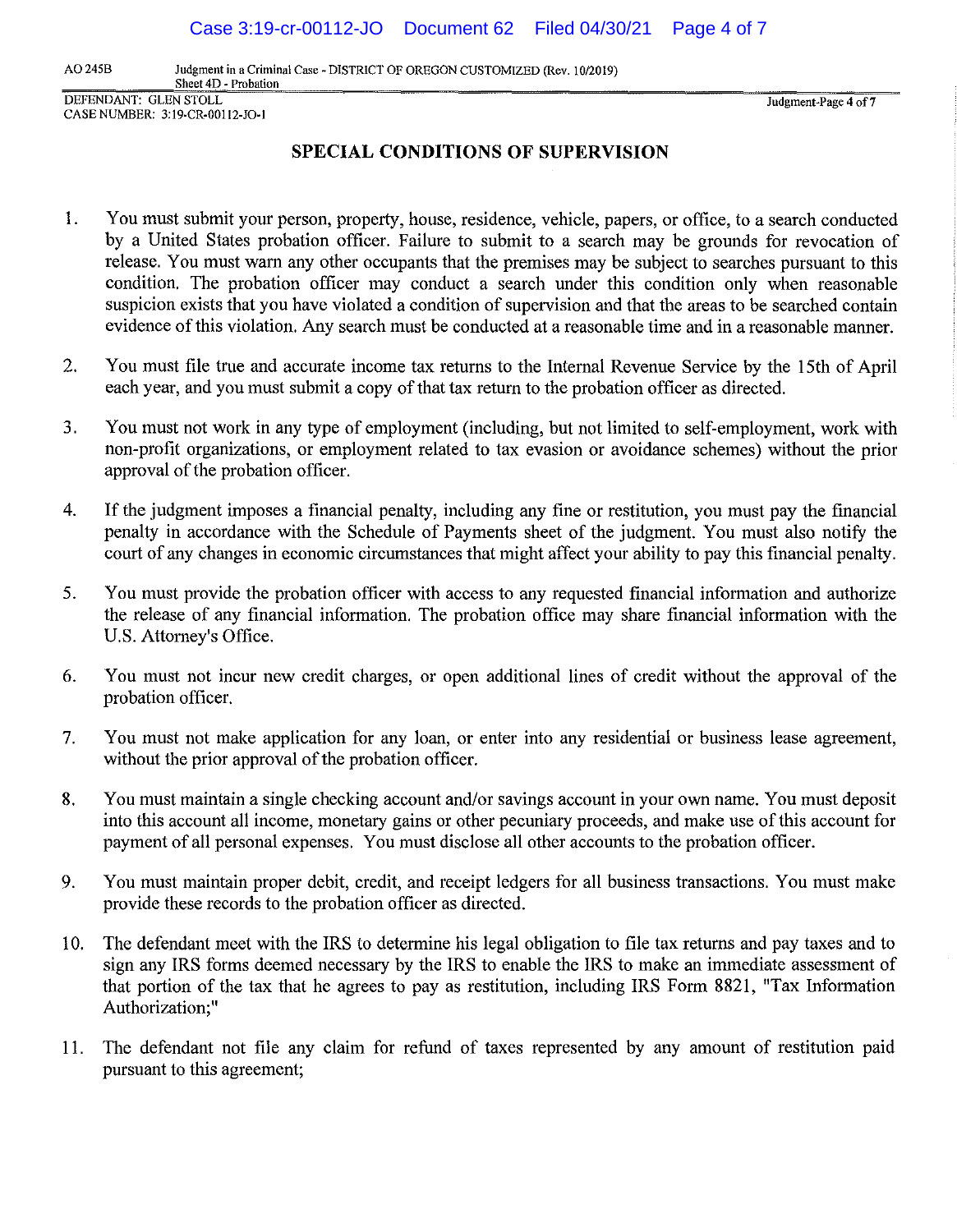Case 3:19-cr-00112-JO Document 62 Filed 04/30/21 Page 5 of 7

**AO 245B Judgment in a Criminal Case - DISTRICT OF OREGON CUSTOMIZED (Rev. 10/2019) Sheet 4D - Probation** 

DEFENDANT: GLEN STOLL CASE NUMBER: 3:19-CR-00ll2-JO-l **Judgment-Page 5 of7** 

- 12. This agreement, or any judgment, order, release, or satisfaction issued in connection with this agreement, will not satisfy, settle, or compromise the defendant's obligation to pay the balance of any remaining civil liabilities, including tax, additional tax, additions to tax, interest, and penalties, owed to the IRS for the time periods covered by this agreement or any other time period;
- 13. That unless the Director of the Administrative Office of the United States Courts directs defendant otherwise, all payments made pursuant to the Court's restitution order are to be sent only to the Clerk of the Court at the following address: Clerk, United States District Court, District of Oregon, 1000 SW Third Avenue, Portland, Oregon 97204;
- 14. The defendant provide with each payment to the Clerk of the Court made pursuant to the District Court's restitution order:

a. His name and Social Security number;

- b. The District Court docket number assigned to this case;
- c. The periods for which restitution has been ordered; and
- d. A statement that the payment is being submitted pursuant to the District Court's restitution order;
- 15. The defendant include a request that the Clerk of the Court send the information, along with defendant's payments, to the appropriate IRS office;
- 16. The defendant send a notice of any payments made pursuant to the agreement, including the information listed in the previous paragraph, to the IRS at the following address: IRS -RACS Attn: Mail Stop 6261, Restitution, 333 W. Pershing Ave, Kansas City, MO 64108.
- 17. The defendant is not entitled to credit with the IRS for any payment sent to an incorrect address or accompanied by incomplete or inaccurate information, unless and until any payment is actually received by the IRS and identified by it as pertaining to his particular liability.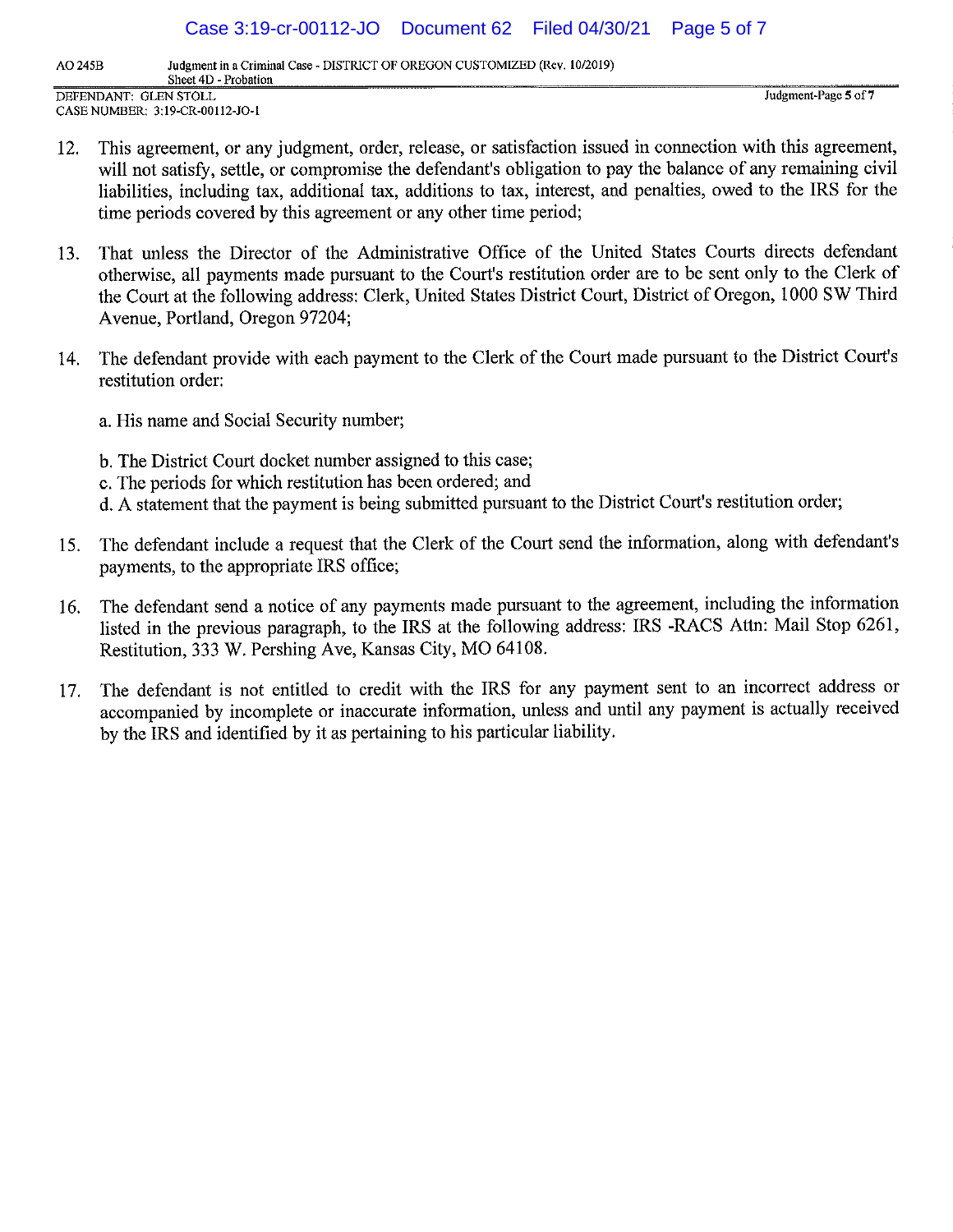#### Case 3:19-cr-00112-JO Document 62 Filed 04/30/21 Page 6 of 7

AO 245B Judgment in a Criminal Case - DISTRICT OF OREGON CUSTOMIZED (Rev. 10/2019)

Sheet *5* - Criminal Monetary Penalties DEFENDANT: GLEN STOLL

CASE NUMBER: 3:19-CR-00112-JO-1

### **CRIMINAL MONETARY PENALTIES**

Judgment-Page **6** of7

The defendant shall pay the following total criminal monetary penalties in accordance with the Schedule of Payments set forth in this judgment.

|               | Assessment<br>(as noted on Sheet 1) | <b>Restitution</b> | <u>Fine</u> | <b>AVAA</b><br>Assessment <sup>1</sup> | <b>JVTA</b><br>Assessment <sup>2</sup> | <b>TOTAL</b>   |
|---------------|-------------------------------------|--------------------|-------------|----------------------------------------|----------------------------------------|----------------|
| <b>TOTALS</b> | \$200.00                            | \$1,419,932.00     | \$0.00      |                                        |                                        | \$1,420,132.00 |

□The determination of restitution is deferred until <br>An *Amended Judgment in a Criminal Case* will be entered after such determination.

~The defendant shall make restitution (including community restitution) to the following payees in the amount listed below.

If the defendant makes a partial payment, each payee shall receive an approximately proportioned payment, unless specified otherwise in the priority order or percentage payment column below. However, pursuant to 18 U.S.C. § 3664(i), all non-federal victims must be paid in full prior to the United States receiving payment.

| Name of Payee                                                                                                                                  | <b>Total Amount of Loss<sup>3</sup></b> | <b>Amount of Restitution</b><br>Ordered | <b>Priority Order or Percentage</b><br>of Payment |
|------------------------------------------------------------------------------------------------------------------------------------------------|-----------------------------------------|-----------------------------------------|---------------------------------------------------|
|                                                                                                                                                | \$                                      | \$1,419,932.00                          |                                                   |
| Department of Treasury<br>Internal Revenue Service<br>Attn: Mail Stop 6261<br>"Restitution"<br>333 West Pershing Road<br>Kansas City, MO 64108 |                                         |                                         |                                                   |
| TOTALS                                                                                                                                         | 0.00                                    | \$1,419,932.00                          |                                                   |

 $\Box$  If applicable, restitution amount ordered pursuant to plea agreement: \$

The defendant must pay interest on any fine or restitution of more than \$2,500, unless the fine or restitution is paid in full before the fifteenth day after the date of the judgment, pursuant to 18 U.S.C. § 3612(f). All of the payment options on the Schedule of Payments may be subject to penalties for delinquency and default, pursuant to 18 U.S.C. § 3612(g).

 $\Box$  The court determined that the defendant does not have the ability to pay interest and it is ordered that

 $\boxtimes$  The interest is waived for the  $\Box$  fine and/or  $\boxtimes$  restitution.

 $\Box$  The interest requirement for the  $\Box$  fine and/or  $\Box$  restitution is modified as follows:

Any payment shall be divided proportionately among the payees named unless otherwise specified.

<sup>1</sup> Amy, Vicky, and Andy Child Pornography Victim Assistance Act of 2018, Pub. L. No. 115-299.

<sup>2</sup> Justice for Victims of Trafficking Act of 2015, Pub. L. No. 114-22.

<sup>&</sup>lt;sup>3</sup> Findings for the total amount of losses are required under Chapters 109A, 110, 110A, and 113A of Title 18, United States Code, for offenses committed on or after September 13, 1994, but before April 23, 1996.